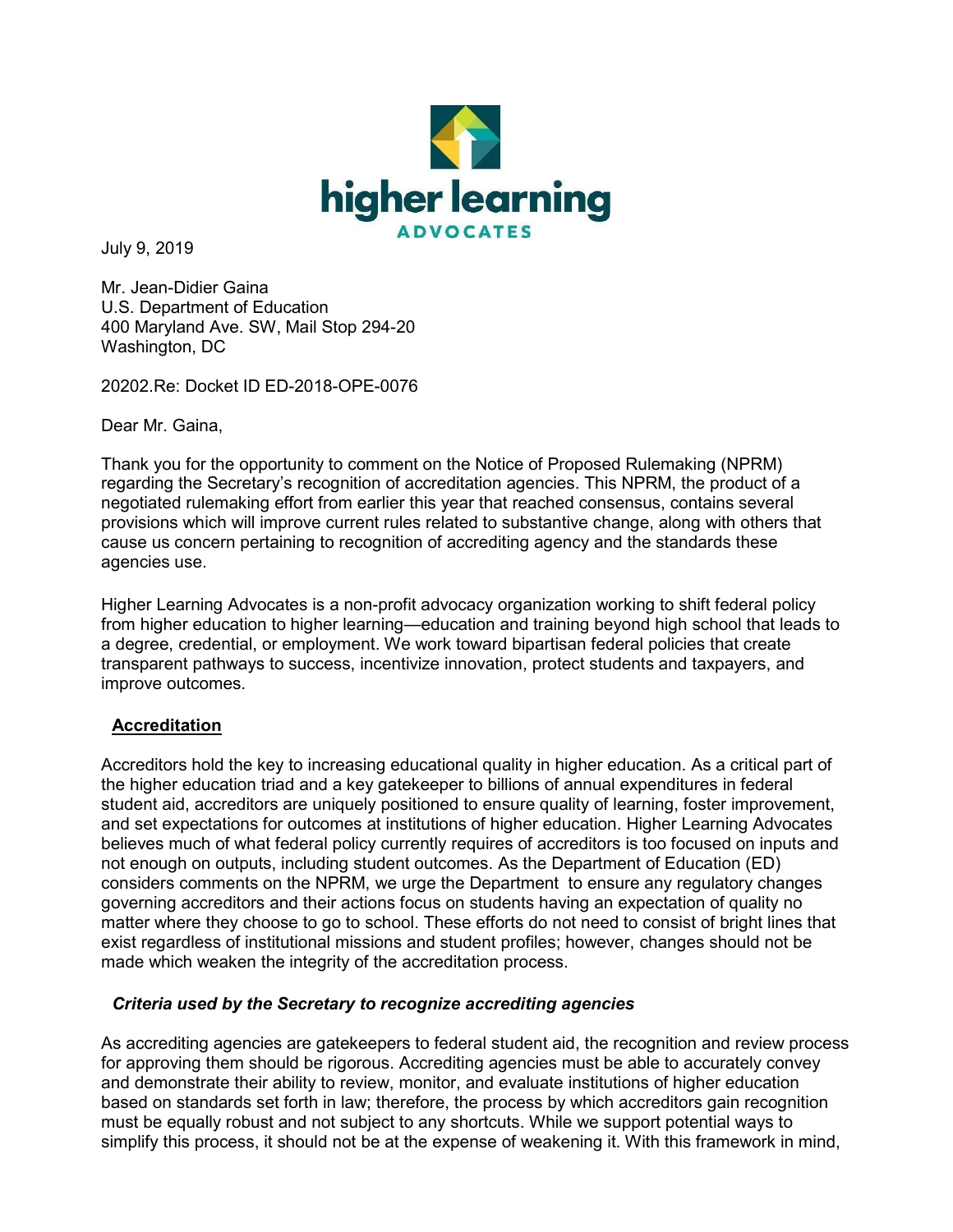we are concerned by several of the NPRM's provisions related to recognition of accrediting agencies.

We are particularly troubled by three items and their interplay in the Department's proposed language. First, the NPRM seeks to remove "geographic area" from the existing scope of recognition to acknowledge that regional agencies currently accredit additional locations of main campuses outside of their stated geographic area of scope, and to establish a goal of fostering competition among accrediting agencies. Second, the language would also specify that agencies may decline to accept an application for accreditation from an institution in a state if it only accredits a branch campus or other additional location in that state. Third, the proposed language adds an exception to the requirement that agencies seeking initial recognition must have conducted at least two years of accrediting activities. The proposed language waives the two-year requirement in cases where the agency seeking initial recognition is an affiliate or division of an already-recognized agency.

Collectively, HLA believes these changes will only lower the expectation of quality by accreditors of their accredited institutions. Regional accreditors are membership associations that serve institutions in specific regions of the country and utilize peer-review and regional workforce and employment trends to best review and approve institutions under their purview. By encouraging regional accreditors to accredit institutions outside their region – and thereby enabling any institution of higher education to choose any regional accreditor they wish – could lead to a "race to the bottom" where poor-performing schools that are eligible would likely choose the regional accreditor with the least stringent requirements. Additionally, it is questionable how language that permits an accreditor to not accept an application outside of its geographic region would be implemented, raising operational confusion as to whether and how an institution would seek to be accredited. Eliminating the two-year requirement seems likely to result in unprepared and inexperienced organizations taking on an accreditation role. We do not support the Department's changes in these areas and urge that they are not included in any final regulation.

## *Requirements for accreditation standards*

In addition to our concern about the NPRM's changes to agency recognition, we do not believe changes related to an agency's standards are in the best interests of students. The proposed language changes current regulations related to the requirement that agencies demonstrate having "sufficiently rigorous standards." Specifically, it removes the concept of requiring agencies to have standards that "effectively address the quality of the institution or program" and replaces it with language that requires agencies to have standards that "set forth clear expectations for institutions or programs it accredits" in the areas required under HEA, including "success with respect to student achievement...". Additionally, the NPRM would eliminate current regulatory language which requires agencies to demonstrate that its standards and policies were "widely accepted" by educators, licensing bodies, practitioners and employers.

HLA does not support either of these changes. As long as such institutions are eligible for federal student aid, the federal government has the right and responsibility to ensure students use their aid at institutions and programs that have rigorous standards and offer high-quality student outcomes. The specific impact of the change to setting forth clear expectations is unclear and will only cause confusion as to its express intent. Additionally, striking the requirement for input from its peers on an accreditor's standards and policies will put less emphasis on gaining wide acceptance for the rigor of an accreditor's work. Neither of these changes will advance student outcomes in postsecondary education or seek to break down barriers to innovation, but instead will only lower the focus on quality and rigor by accreditors.